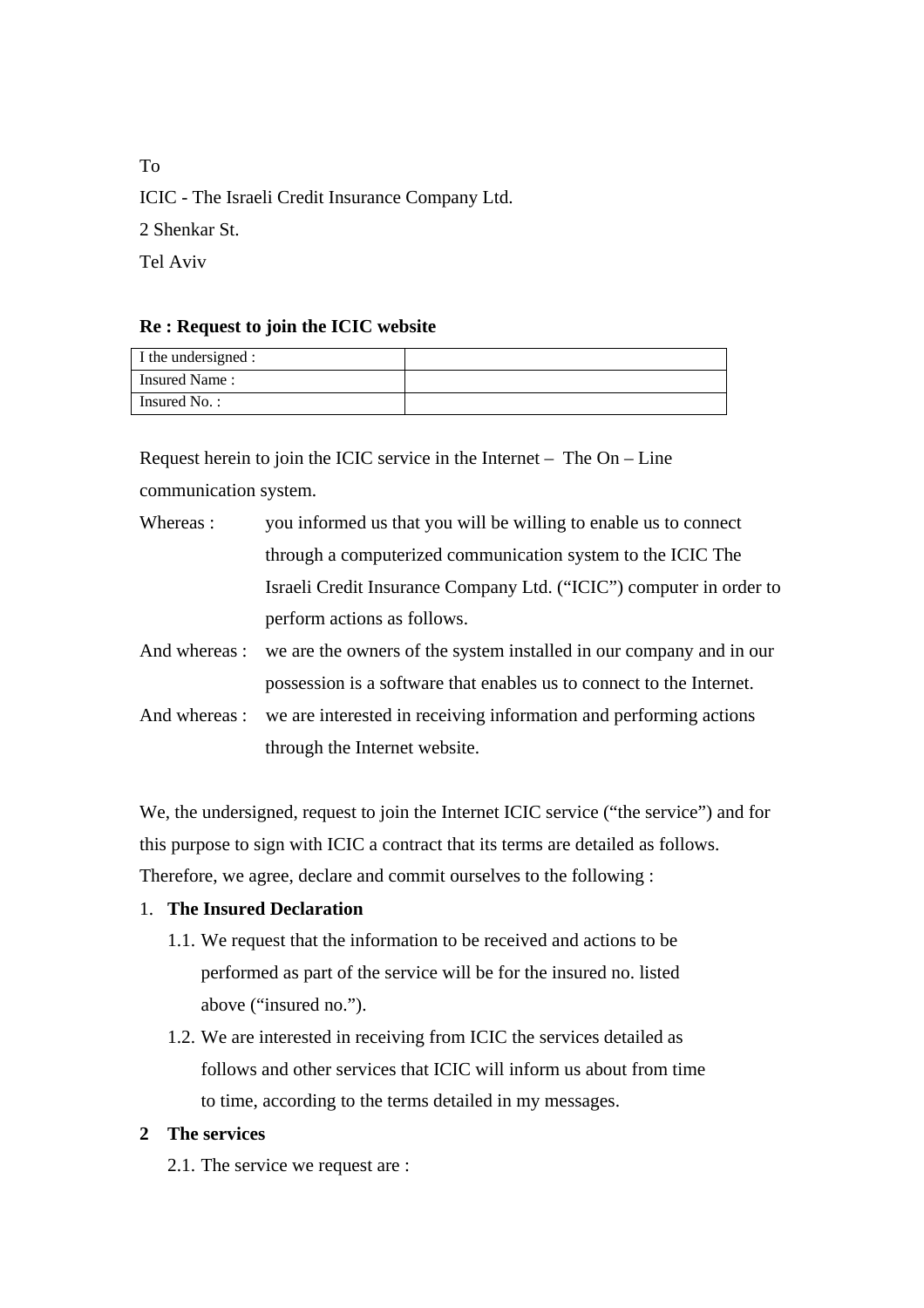- 2.1.1. Receiving information (reading only).
- 2.1.2. Requesting cover limits.
- 2.1.3. Receiving reports concerning shipments.
- 2.1.4. Receiving a daily report sent by e-mail concerning any changes in credit limits.
- 2.1.5. Receiving by e-mail results of queries from the system.
- 2.2. It is known to us that ICIC will make possible for us in the future additional services, and we agree that if we request to join these services, the general terms detailed in this agreement will apply on them as well.
- 2.3. In order to receive the services, user names and identification ("passwords") unique only to us were given to us. We commit ourselves not to convey these details to any person who is not authorized to use the system. We herby declare that we are responsible to all the consequences of usage of the password and any other security measurers that given to you.
- 2.4. We will inform ICIC of any case where the passwords given to us are used wrongfully. In this connection, we exempt ICIC from any responsibility to damages that will be caused to us due to usage of passwords in an unauthorized way.
- 2.5. The instructions that will be given by us as part of the services, according to this agreement, will obligate us to anything and everything.
- 2.6. ICIC has the right to collect fees for use of the services detailed in this agreement and/or for part of them by giving written notice 30 days ahead.

#### **3 The responsibility**

- 3.1. It is known to us that the system may be inactive from time to time or will operate only partialy or will be inoperative, due to technical or other malfunctions. We release ICIC from any responsibility to the stated malfunctions and/or inactivity.
- 3.2. Without prejudice to the stated above, ICIC will be exempt from any responsibility to any damage, loss or expenditure that may be caused to us, directly or indirectly, due to distortion in information we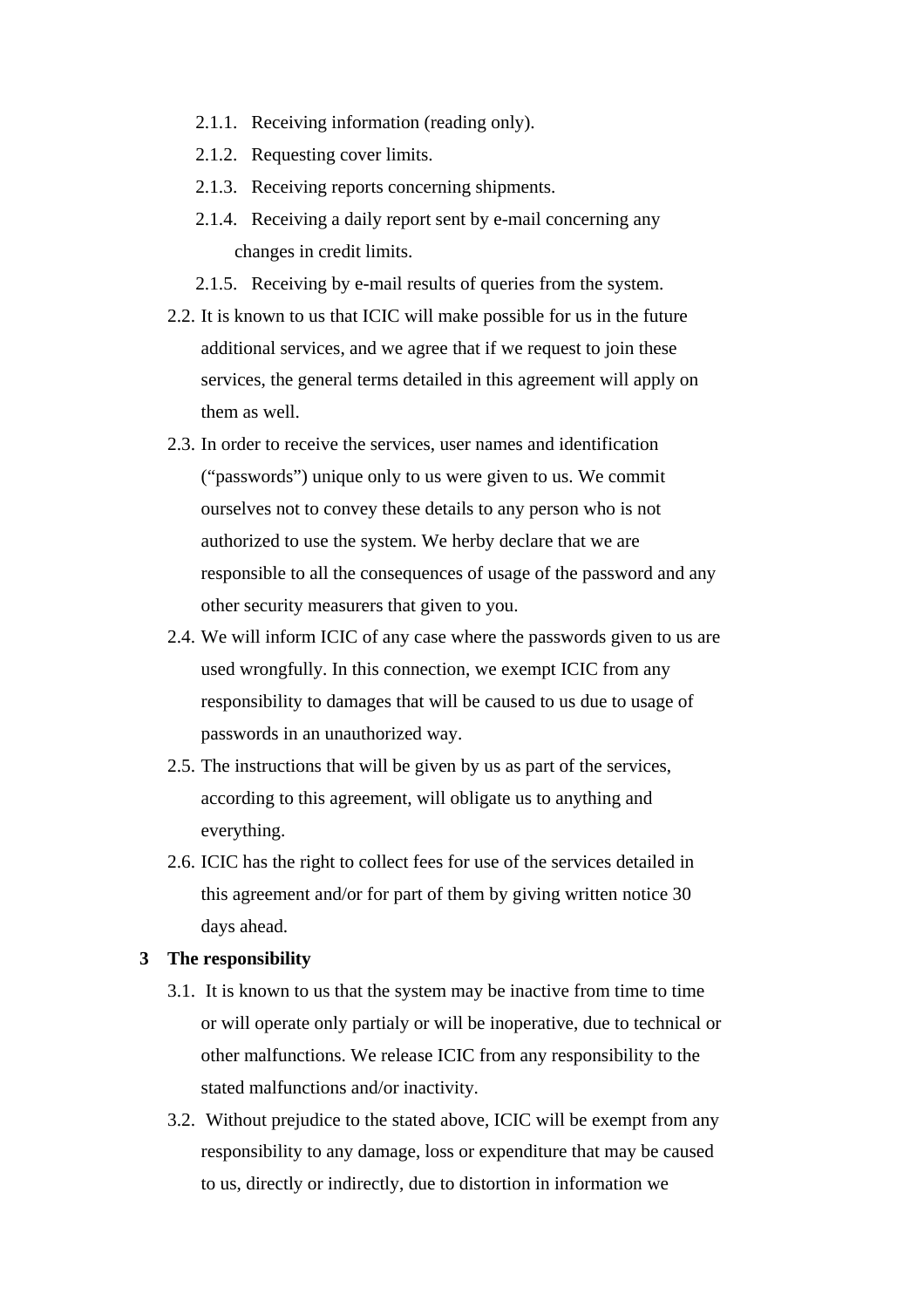receive, in transfering or receiving our processing instructions, and/or due to any other malfunctions that are not under ICIC's control.

- 3.3. It is known to us that even though ICIC is taking reasonable measures in securing its system, there is a risk of penetration to the database by someone who is not authorized by us, and we release ICIC from any responsibility to damages that may be caused to us and/or to others as a result of this.
- 3.4. It is known to us that the data supplied by the website is only for informational needs and does not obligate the company. And it is clear to us that the data stored in the website constitutes a summery of the decisions and conditions that were given concerning our policy. It is clear to us that ICIC is obligated only to the decisions and conditions as written in the company books and in the formal documents that are conveyed to us from time to time.
- 3.5. It is known to us that in any case of discrepancy between the information appearing in the website and the information written in the company books, the matter will be determined according to that found in the company books.

### **4 Changes in the service and/or termination of service**

- 4.1. ICIC is entitled to change the terms of this agreement and/or the service itself, in a written message which will be given to us at least 14 days before the changes are made.
- 4.2. ICIC will be entitled at any time to define for every user in the system the authorization level he is allowed to use, and will be entitled at any time to cease the service to us for any reason.

## **5 Property rights**

It is known to us that the ownership of the software and of all intellectual property rights (copyright, trade marks, trade secrets,etc.) of the On-Line service in the Internet belong to ICIC or to a third party who developed them for ICIC or transferred their use to ICIC. Therefore, and without prejudice to the stated above, we commit ourselves :

5.1. not to copy or to allow another person to copy the trade marks appearing in the On –Line system of ICIC or any intellectual property appearing in the software.